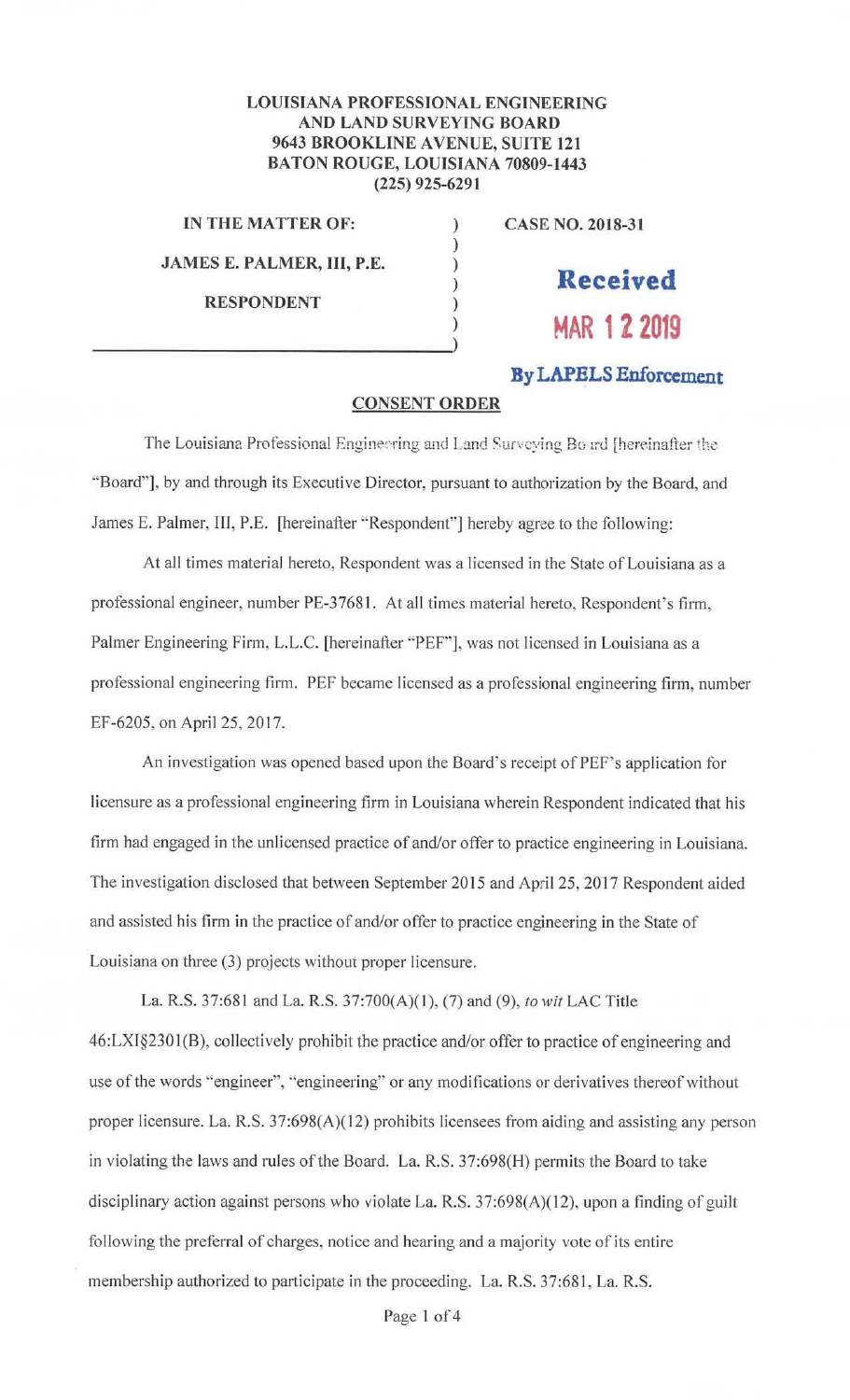37:698(A)(12), La. R.S. 37:700(A)(l ), (7) and (9), La. R.S. 37:700(H) and LAC Title 46:LXI§230I(B) were in effect at all times material hereto.

It is undisputed that **(a)** at all times material hereto, Respondent was an owner, president, and member of PEF, **(b)** PEF was not licensed as a professional engineering firm in State of Louisiana, **(c)** between September 2015 and April 25, 2017 Respondent aided and assisted PEF in the unlicensed practice of engineering on three (3) projects in Louisiana.

By letter dated August 21, 2018, the Board gave notice to Respondent that it was considering the preferral of charges against Respondent on the grounds that Respondent may have violated La. R.S. 37:698(A)(12), relative to aiding and assisting his firm in the unlicensed practice of engineering in Louisiana.

Wishing to dispense with the need for further disciplinary action and to conclude the instant proceeding without further delay and expense, for the purpose of this proceeding only, Respondent and the Board do hereby enter into this Consent Order, in which Respondent of his own free will consents to the issuance of a Consent Order by the Board, wherein Respondent agrees to **(a)** pay a fine ofFive Hundred and No/100 (\$500.00) Dollars, **(b)** pay administrative costs of Two Hundred Seven and 21/100 (\$207.21) Dollars, ( **c)** successfully complete the Board's online Louisiana Laws and Rules Quiz, **(d)** successfully complete the Board's online Louisiana Professionalism and Ethics Quiz, and **(e)** the publication of this Consent Order on the Board's website and a summary of this matter in the Board's official journal, the *Louisiana Engineer and Surveyor Journal,* and the reporting of this matter to the National Council of Examiners for Engineering and Surveying (NCEES), identifying Respondent by name.

Respondent admits that his conduct as set forth above constitutes unintentional violations of the above referenced laws and/or rules as stated herein. Respondent acknowledges awareness of said laws and/or rules and states that he will comply with all applicable laws and rules henceforth. Respondent has been advised of his right to an informal conference, to be represented by counsel before the Board and/or to appear at any hearing personally or by counsel and present witnesses and evidence in his own behalf, he hereby waives this right and his right to appeal, and he states affirmatively that he has been afforded all administrative remedies due him under the law. Respondent further acknowledges awareness of the fact that the signed original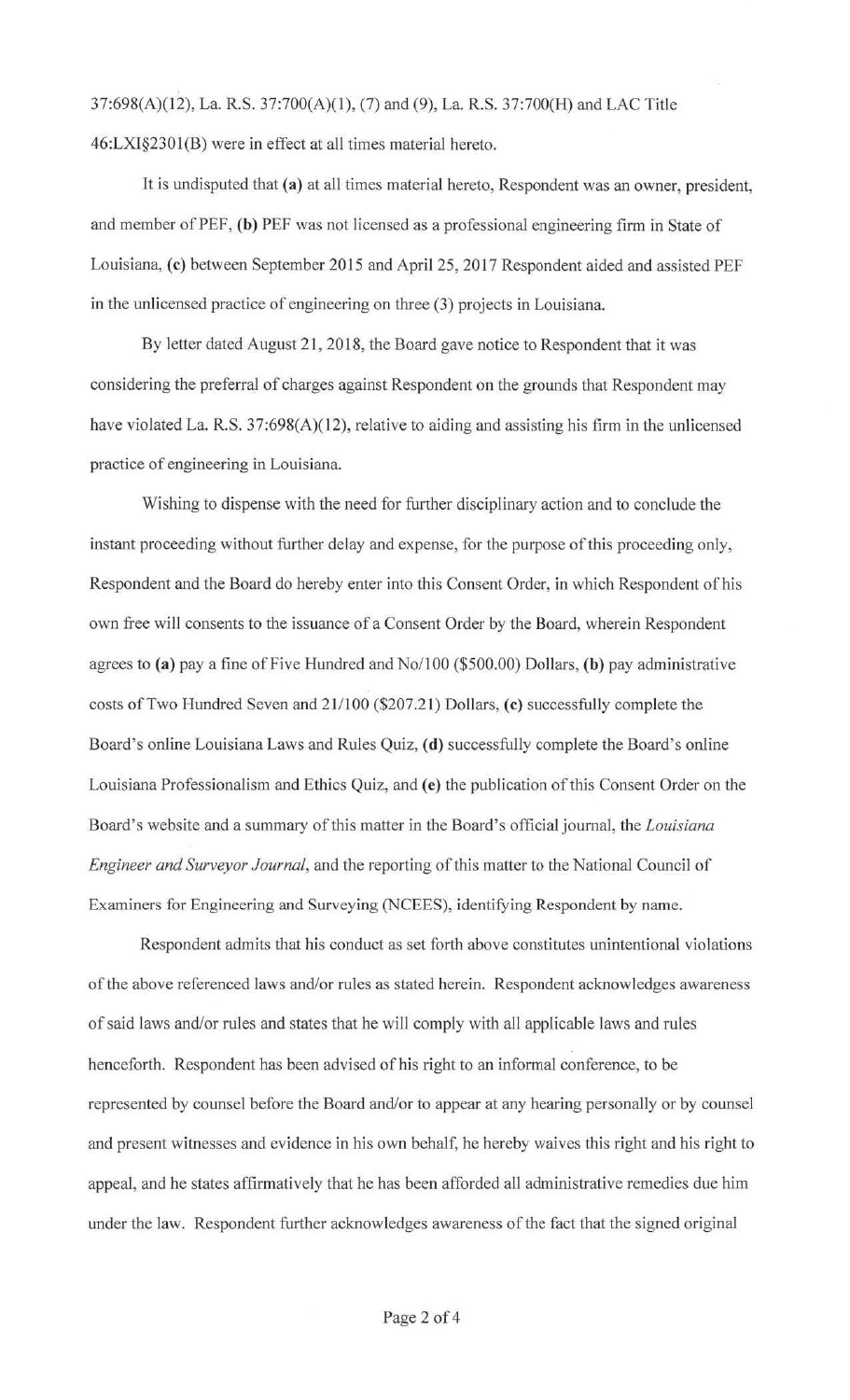of this Consent Order will remain in the custody of the Board as a public record and will be made available for public inspection and copying upon request.

Therefore, in consideration of the foregoing and by signing this Consent Order, Respondent does hereby waive his right to an informal conference, to a hearing before the Board, to the presenting of evidence and witnesses on his behalf, to Findings of Fact and Conclusions of Law in this case, and to judicial review of this Consent Order.

Respondent hereby represents that **(a)** he fully understands the meaning and intent of this Consent Order, including but not limited to its final and binding effect, **(b)** he has voluntarily entered into this Consent Order and that no other promise or agreement of any kind has been made to or with it by any person whatsoever to cause the execution of this instrument and **(c)** the sanctions set forth in this Consent Order do not prevent the Board from taking further disciplinary or enforcement action against Respondent on matters not specifically addressed in this Consent Order.

WHEREFORE, the Louisiana Professional Engineering and Land Surveying Board and Respondent agree that:

1. Respondent shall pay a fine of Five Hundred and No/100 (\$500.00) Dollars, which shall be tendered to the Board by certified check payable to the Board, due upon the signing of this Consent Order; and

2. Respondent shall pay administrative costs of Two Hundred Seven and 21/100 (\$207.21) Dollars, which shall be tendered to the Board by certified check payable to the Board, due upon the signing of this Consent Order; and

3. Respondent shall successfully complete the Board's online Louisiana Laws and Rules Quiz with a score of 90% or higher and return it to the Board within sixty (60) days of the effective date of this Consent Order; and

4. Respondent shall successfully complete the Board's online Louisiana Professionalism and Ethics Quiz with a score of 90% or higher and return it to the Board within sixty (60) days of the effective date of this Consent Order; and

5. This Consent Order shall be published on the Board's website and a summary of this matter shall be printed in the official journal of the Board, the *Louisiana Engineer and*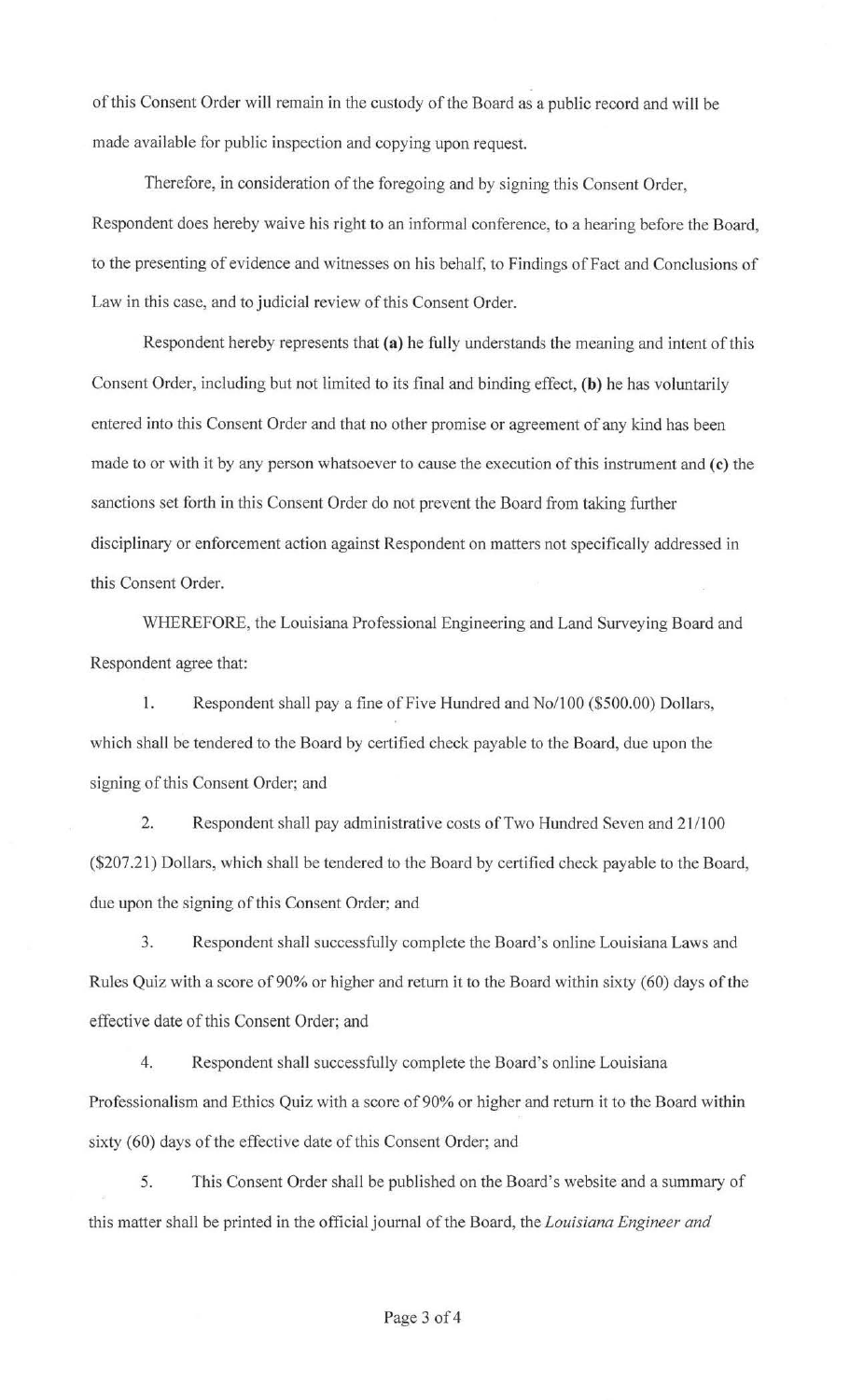*Surveyor Journal,* and reported to the National Council of Examiners for Engineering and Surveying (NCEES), identifying Respondent by name; and

6. This Consent Order shall not become effective unless and until it is accepted and signed by and on behalf of the Board. Should the Board not accept and sign this Consent Order, it is agreed that presentation of this matter to the Board shall not prejudice the Board or any of its members, staff, attorneys or representatives from further participation, consideration, or resolution of any further proceedings herein.

## LOUISIANA PROFESSIONAL ENGINEERING AND LAND SURVEYING BOARD

DATE: \_\_\_\_\_\_\_ \_

BY:  $\frac{1}{2}$  DONNA D. SENTELL, Executive Director

JAMES E. PALMER, III, P.E., Respondent

 $\mathsf{B} \mathsf{Y}: \mathscr{J}_{\mathcal{C} \mathsf{A} \mathsf{Y}} \underset{\mathsf{M}}{\bigcirc} \mathsf{B} \mathsf{A} \mathsf{I} \mathsf{M} \mathsf{E} \mathsf{B} \mathsf{H} \mathsf{I} \mathsf{M} \mathsf{B} \mathsf{I} \mathsf{H} \mathsf{B}$ 

DATE:  $3/8/19$ 

Witnesses to the signature of James E. Palmer, III, P.E.

/ / 2/~ VIIIIESSES to the signature of<br>James E. Palmer, III, P.E.<br>Print Name: *Nolan John Eduards II* 

Print Name: To by

Approved by:

Clay LeJeune Clay LeJeune, Attorney at Law, LLC 526 SE Court Cirlce P.O. Box 1919 Crowley, LA 70527 Telephone: (337) 788-1505

Attorney for James E. Palmer, III, P.E.